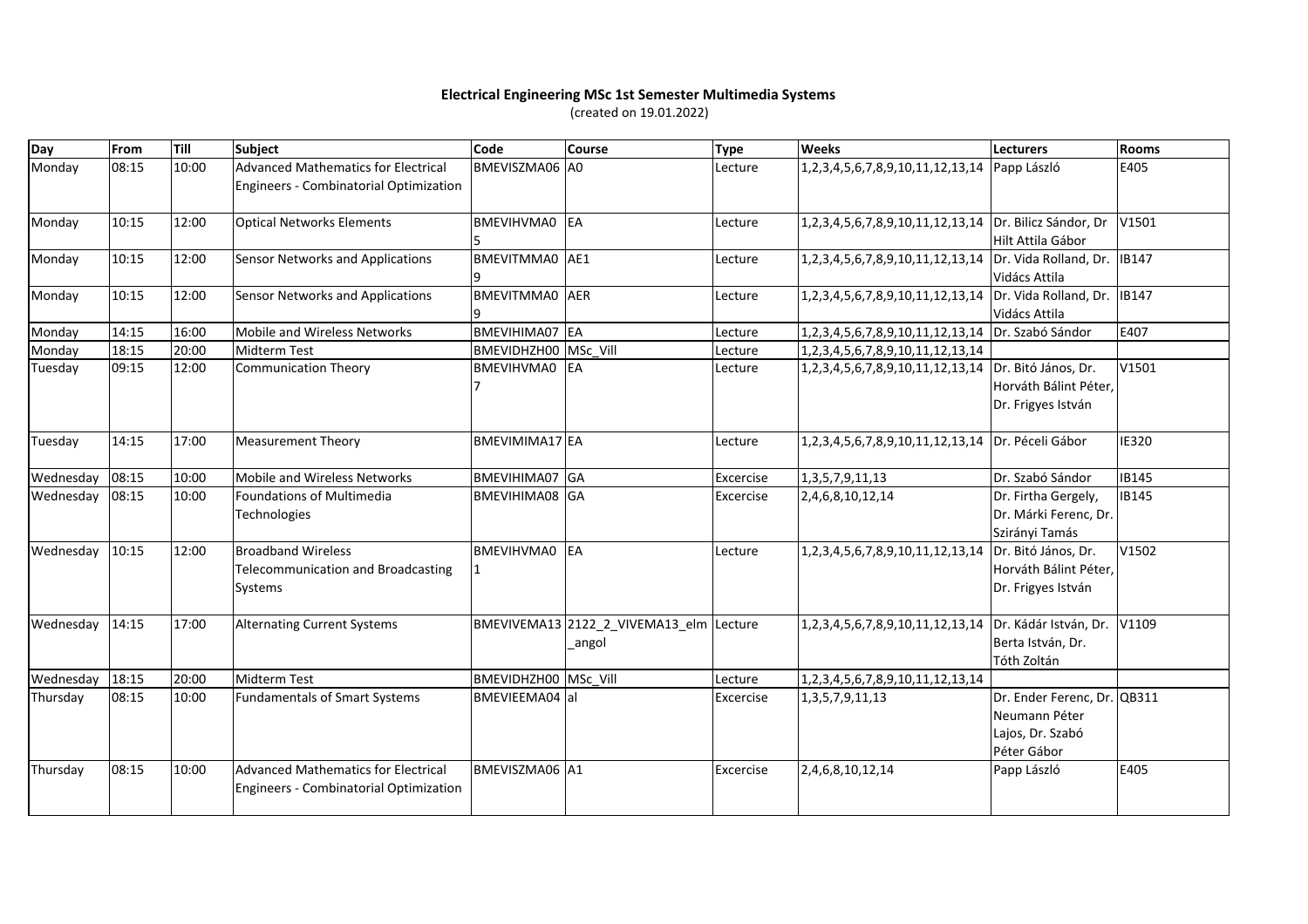| Thursday | 10:15 | 12:00 | <b>Broadband Wireless</b>                                                      | BMEVIHVMA0 GA          | Excercise | 1, 3, 5, 7, 9, 11, 13                                | Dr. Bitó János, Dr.         | V1502        |
|----------|-------|-------|--------------------------------------------------------------------------------|------------------------|-----------|------------------------------------------------------|-----------------------------|--------------|
|          |       |       | Telecommunication and Broadcasting                                             |                        |           |                                                      | Horváth Bálint Péter,       |              |
|          |       |       | Systems                                                                        |                        |           |                                                      | Dr. Frigyes István          |              |
|          |       |       |                                                                                |                        |           |                                                      |                             |              |
| Thursday | 10:15 | 12:00 | <b>Optical Networks Elements</b>                                               | BMEVIHVMA0 GA          | Excercise | 2,4,6,8,10,12,14                                     | Dr. Bilicz Sándor           | V1501        |
| Thursday | 10:15 | 12:00 | Sensor Networks and Applications                                               | BMEVITMMA0 AG1         | Excercise | 2,4,6,8,10,12,14                                     | Dr. Vida Rolland, Dr.       | <b>IE219</b> |
|          |       |       |                                                                                |                        |           |                                                      | Vidács Attila               |              |
| Thursday | 10:15 | 12:00 | <b>Sensor Networks and Applications</b>                                        | <b>BMEVITMMA0</b> AGER | Excercise | 2,4,6,8,10,12,14                                     | Dr. Vida Rolland, Dr.       | <b>IE219</b> |
|          |       |       |                                                                                |                        |           |                                                      | Vidács Attila               |              |
| Thursday | 14:15 | 16:00 | Foundations of Multimedia                                                      | BMEVIHIMA08 EA         | Lecture   | 1,2,3,4,5,6,7,8,9,10,11,12,13,14                     | Dr. Firtha Gergely,         | IB146        |
|          |       |       | Technologies                                                                   |                        |           |                                                      | Dr. Szirányi Tamás,         |              |
|          |       |       |                                                                                |                        |           |                                                      | Dr. Márki Ferenc            |              |
| Thursday | 16:15 | 18:00 | <b>Fundamentals of Smart Systems</b>                                           | BMEVIEEMA04 ae         | Lecture   | 1,2,3,4,5,6,7,8,9,10,11,12,13,14                     | Dr. Ender Ferenc, Dr. QB311 |              |
|          |       |       |                                                                                |                        |           |                                                      | Neumann Péter               |              |
|          |       |       |                                                                                |                        |           |                                                      | Lajos, Dr. Szabó            |              |
|          |       |       |                                                                                |                        |           |                                                      | Péter Gábor                 |              |
| Thursday | 18:15 | 20:00 | Midterm Test                                                                   | BMEVIDHZH00 MSc Vill   | Lecture   | 1, 2, 3, 4, 5, 6, 7, 8, 9, 10, 11, 12, 13, 14        |                             |              |
| Friday   | 08:15 | 12:00 | <b>Engineering Management</b>                                                  | BMEVITMMB0 AE1         | Lecture   | 1,2,3,4,5,6,7,8,9,10,11,12,13,14 Kunsági László, Dr. |                             | <b>IB025</b> |
|          |       |       |                                                                                |                        |           |                                                      | Magyar Gábor Béla,          |              |
|          |       |       |                                                                                |                        |           |                                                      | Dr. Szűcs Gábor             |              |
| Friday   | 14:15 | 16:00 | Hungarian Language and Culture for SH                                          | BMEGT60Z9H2 P14 VIMSc1 | Excercise | 1, 2, 3, 4, 5, 6, 7, 8, 9, 10, 12, 13, 14            | Dömötör Beáta               |              |
|          |       |       | Students 2.                                                                    |                        |           |                                                      | Erzsébet                    |              |
| Friday   | 14:15 | 16:00 | Hungarian Language and Culture for SH  BMEGT60Z9H2  P14_EOMSc_2<br>Students 2. |                        | Excercise | 1, 2, 3, 4, 5, 6, 7, 8, 9, 10, 12, 13, 14            | Papp Henriett               |              |
| Friday   | 14:15 | 16:00 | Hungarian Language and Culture for SH   BMEGT60Z9H2   P14 KO2                  |                        | Excercise | 1, 2, 3, 4, 5, 6, 7, 8, 9, 10, 12, 13, 14            | Romhányi Viktória           |              |
|          |       |       | Students 2.                                                                    |                        |           |                                                      | Petra                       |              |
| Friday   | 14:15 | 16:00 | Hungarian Language and Culture for SH   BMEGT60Z9H2   P14 GT2<br>Students 2.   |                        | Excercise | 1, 2, 3, 4, 5, 6, 7, 8, 9, 10, 12, 13, 14            | Vizi Blanka Anna            |              |
| Friday   | 14:15 | 16:00 | Hungarian Language and Culture for SH   BMEGT60Z9H2   P14_GT3<br>Students 2.   |                        | Excercise | 1, 2, 3, 4, 5, 6, 7, 8, 9, 10, 12, 13, 14            | Kóbori Sarolta              |              |
| Friday   | 14:15 | 16:00 | Hungarian Language and Culture for SH  BMEGT60Z9H2  P14_VIMSc2<br>Students 2.  |                        | Excercise | 1, 2, 3, 4, 5, 6, 7, 8, 9, 10, 12, 13, 14            |                             |              |
| Friday   | 14:15 | 16:00 | Hungarian Language and Culture for SH   BMEGT60Z9H2   P14_GT4<br>Students 2.   |                        | Excercise | 1, 2, 3, 4, 5, 6, 7, 8, 9, 10, 12, 13, 14            | Bor Gyöngyvér               |              |
| Friday   | 14:15 | 16:00 | Hungarian Language and Culture for SH  BMEGT60Z9H2  P14_EOMSc_1                |                        | Excercise | 1, 2, 3, 4, 5, 6, 7, 8, 9, 10, 12, 13, 14            | Majoros Ivett               |              |
|          |       |       | Students 2.                                                                    |                        |           |                                                      |                             |              |
| Friday   | 14:15 | 16:00 | Hungarian Language and Culture for SH   BMEGT60Z9H2   P14 KO1                  |                        | Excercise | 1,2,3,4,5,6,7,8,9,10,12,13,14                        | Bak Mónika                  |              |
|          |       |       | Students 2.                                                                    |                        |           |                                                      | Veronika                    |              |
| Friday   | 14:15 | 16:00 | Hungarian Language and Culture for SH   BMEGT60Z9H2   P14 GT5<br>Students 2.   |                        | Excercise | 1, 2, 3, 4, 5, 6, 7, 8, 9, 10, 12, 13, 14            |                             |              |
|          |       |       |                                                                                |                        |           |                                                      |                             |              |